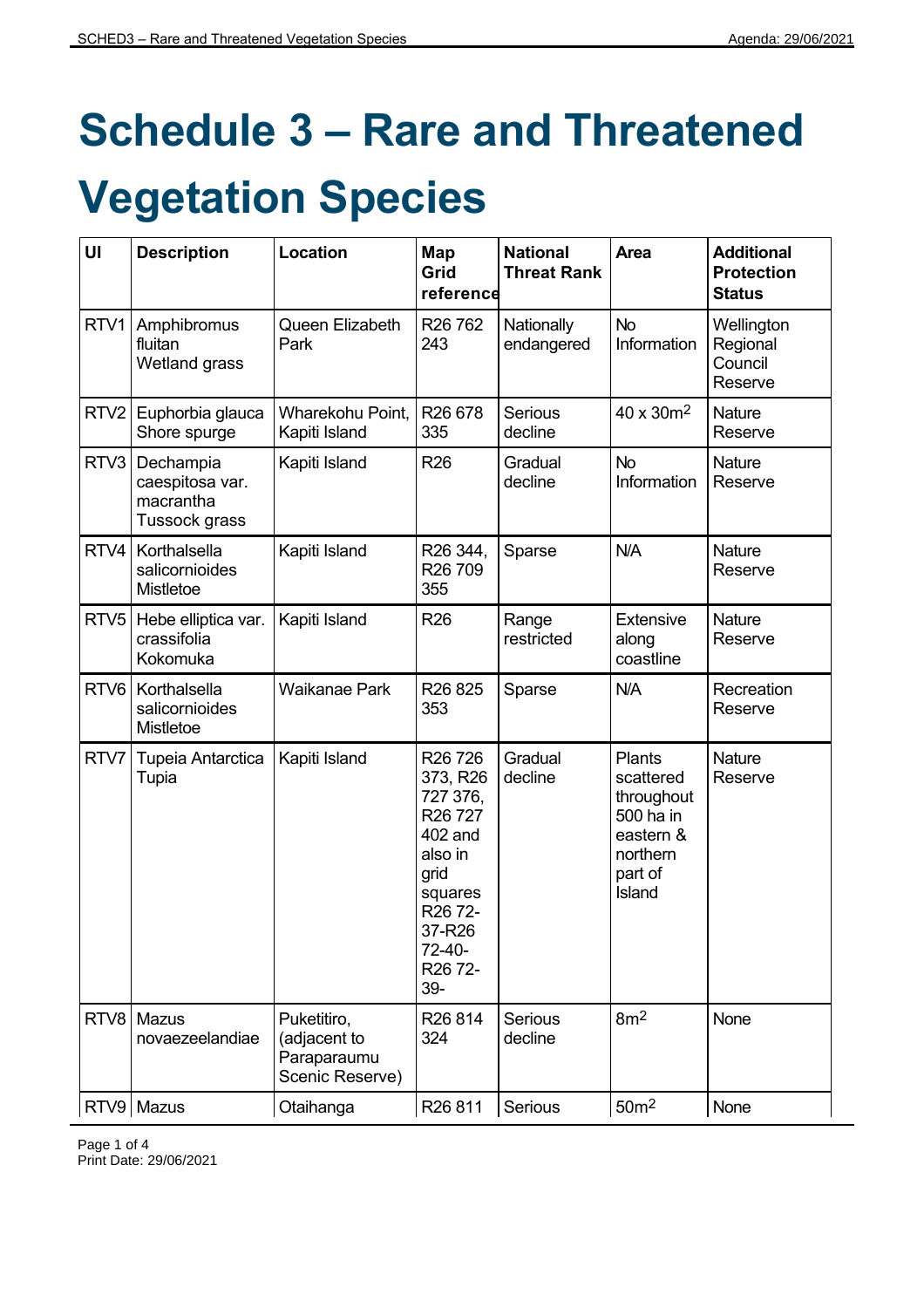| novaezeelandiae                                              | (adjacent to<br>Paraparaumu<br>Scenic Reserve)    | 321 R26<br>814 322                                                                        | decline                  |                                                                    |                          |
|--------------------------------------------------------------|---------------------------------------------------|-------------------------------------------------------------------------------------------|--------------------------|--------------------------------------------------------------------|--------------------------|
| RTV10Leptinella dioica<br>subsp. monoica<br>Shore cotula     | Waikanae<br>Estuary                               | R <sub>26</sub> 787<br>348, R26<br>795 347,<br>R <sub>26</sub> 785<br>347, R26<br>795 349 | Gradual<br>decline       | Over an<br>area of<br>approximatelyunprotected<br>20 <sub>ha</sub> | Scenic<br>Reserve and    |
| RTV11Lepidium<br>tenuicaule<br>Shore cress                   | Wharekohu Bay,<br>Kapiti Island                   | R <sub>26</sub>                                                                           |                          | N/A                                                                | <b>Nature</b><br>Reserve |
| RTV12Lepidium<br>oleraceum<br>Cook's scurvy<br>grass         | Kapiti Island                                     | R <sub>26</sub> 686<br>335                                                                | Nationally<br>endangered | 20 <sup>m2</sup>                                                   | <b>Nature</b><br>Reserve |
| RTV13Ophioglossum<br>petiolatum<br>Stalked adder's<br>tongue | Totara Lagoon,<br>Waikanae Beach                  | R <sub>26</sub><br>Historic<br>Record                                                     | Nationally<br>endangered | <b>Unknown</b>                                                     | None                     |
| RTV14 Carex litorosa<br>Sea sedge                            | Estuary Inlet off<br>Waikanae River,<br>Makora Rd | R <sub>26</sub> 795<br>347                                                                | Serious<br>decline       | Scattered<br>through<br>estuary<br>margin                          | None                     |
| RTV15Desmoschoenus<br>spiralis<br>Pingao                     | Ōtaki River outlet                                |                                                                                           | Gradual<br>decline       | <b>Unknown</b>                                                     | None                     |
| RTV16Pimelea arenaria<br>Sand pimelea                        | <b>Waikanae River</b><br>outlet                   |                                                                                           | Serious<br>decline       | <b>Unknown</b>                                                     | None                     |
| RTV17 Paraxilla colensoi<br>Scarlet-flowered<br>mistletoe    | Plateau<br>Waitewaewae<br>track                   | S27 020<br>406                                                                            | Gradual<br>decline       | Within 2<br>metres of<br>river                                     | <b>National Park</b>     |
| RTV18Spiranthes<br>novae-zealandiae                          | Paraparaumu<br>Airport                            | Contact<br>Council                                                                        | Nationally<br>endangered | Contact<br>Council                                                 | Contact<br>Council       |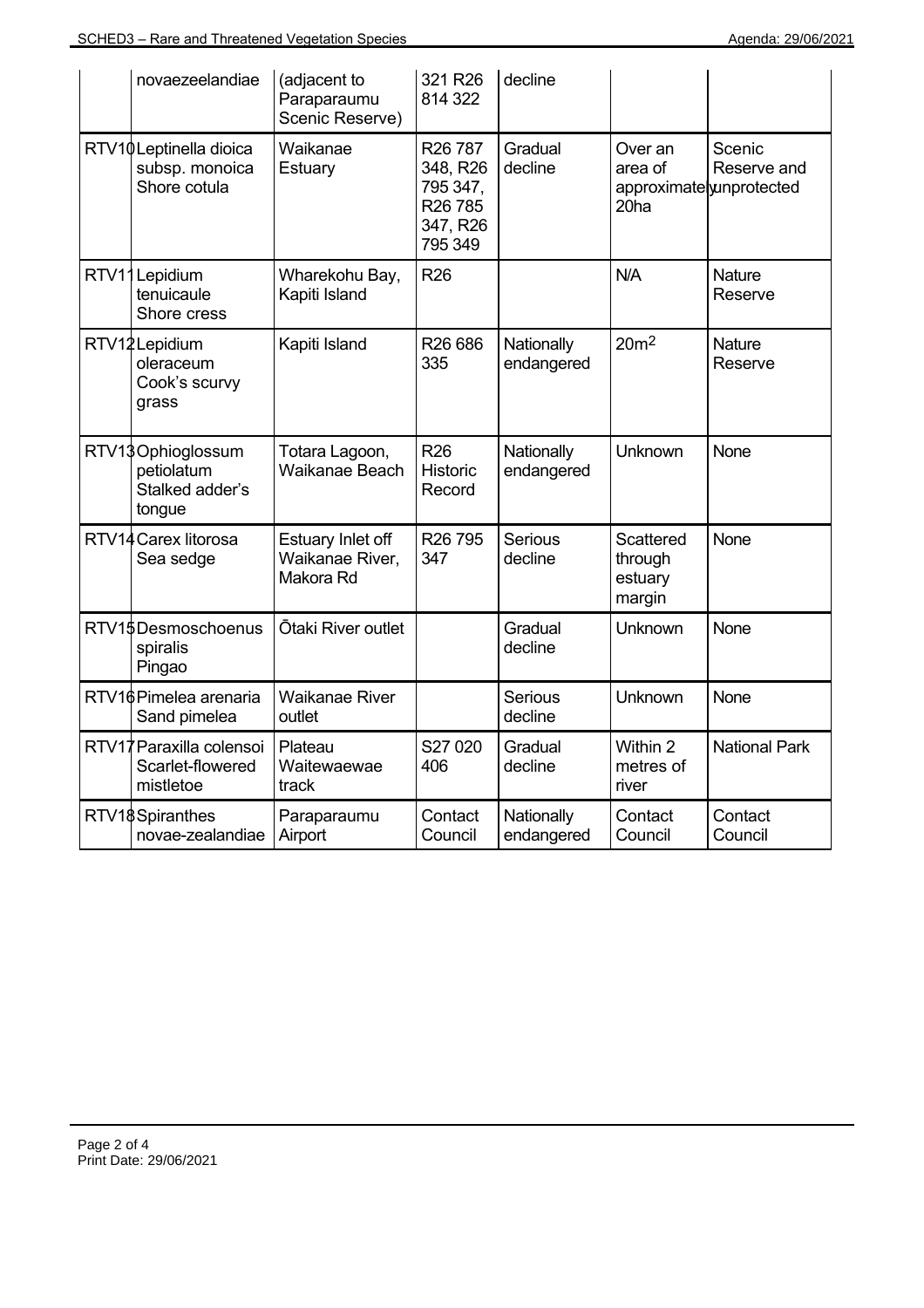

## Key:

= Location of Nationally and Regionally Rare and Threatened Species populations. Numbers refer to attached table.

## **Notes**

Some species on the list are not shown on the map due to uncertainty over data. For further information regarding these sites please contact the District Plan Office.